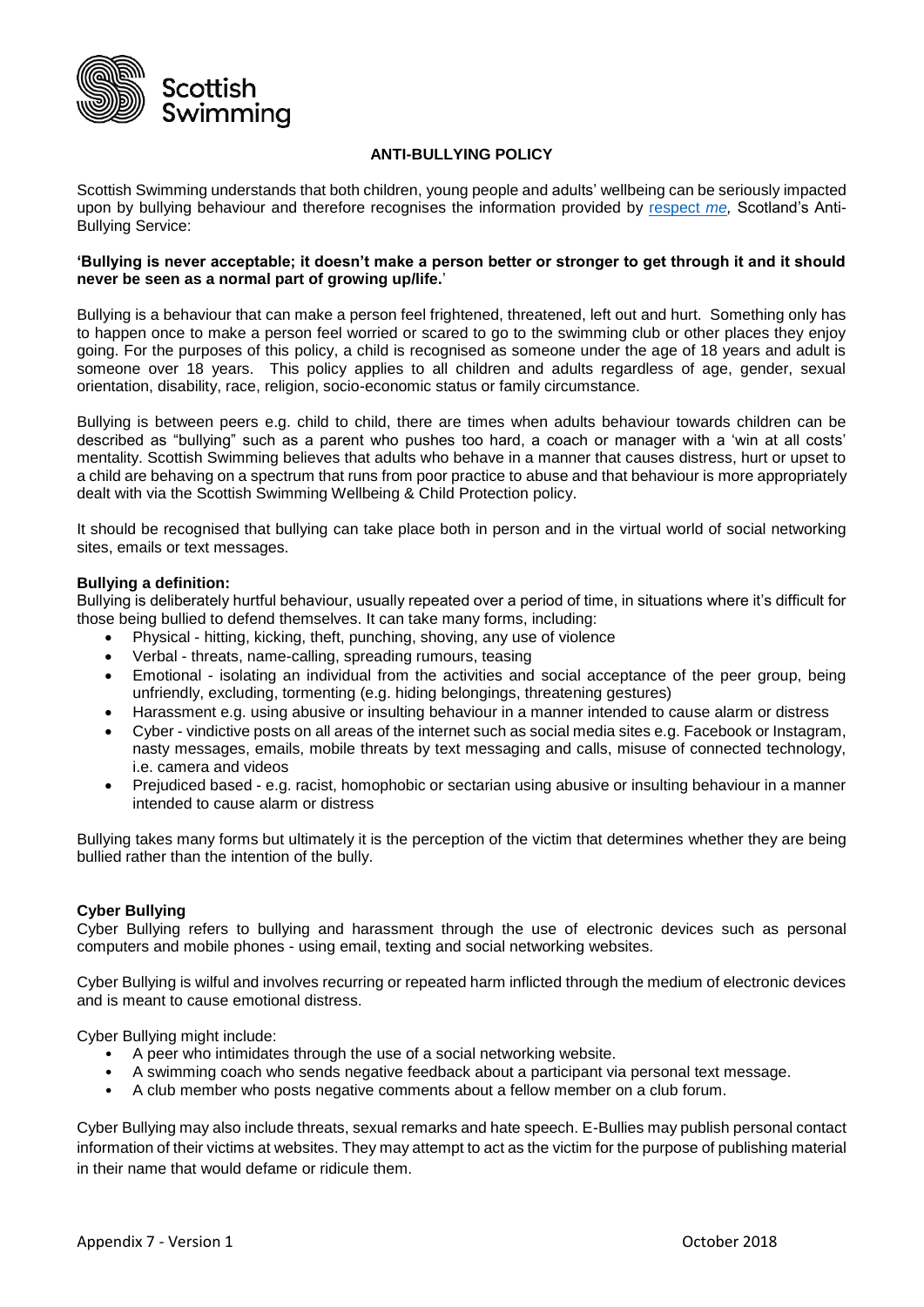

Cyber Bullying is particularly serious due to the nature in which the abuse occurs. It can be very personal and take place in a closed private format where the victim may feel isolated and the content will not be viewed by parents, friends or siblings. Alternatively, it could take place in a public format. It may lead to the victim rereading any material in private perhaps leading to feelings of paranoia, depression or loneliness.

Scottish Swimming will take all cases of Cyber Bullying seriously and deal with them in line with the standard bullying procedures.

## **Potential signs of Bullying**

The person may:

- Become withdrawn
- Hesitation or reluctance to come to attend training or activity
- reluctance to work with a certain individual
- Often last one picked for a team or group activity for no apparent reason, or being picked on when they think your back is turned
- Clothing or personal possessions go missing or get damaged
- Act out and bully others
- Believe that there is something wrong with them
- Suffer from depression / develop feelings of worthlessness
- Exhibit self-harm behaviours such as cutting, an eating disorder, taking of drugs/alcohol
- In extreme cases, lead to suicide

#### **Indicators of bullying**

- A child may indicate by their behaviour that he/she is being bullied, it is the responsibility of all adults interacting with children to be vigilant of the following signs:
- Does not want to attend training or other club activities
- Changes in their usual routine
- Begins to be disruptive during sessions
- Becomes withdrawn, anxious or appears to lack confidence
- Becomes aggressive towards others, disruptive or unreasonable
- Starts to stammer
- Has unexplained cuts or bruises
- Start to bully other children
- Stops eating
- Is frightened to say what is wrong

Bullying should not be ignored and the victim should be supported through what can be a traumatic experience. Bullying will not just go away. Bullies can be very cunning and develop strategies to avoid it being seen by anyone but the victim.

#### **Responding to Bullying:**

When talking about bullying, it's never helpful to label a children or adults as 'bullies' or 'victims'. Labels can stick and can isolate a person and others involved such as friends/ parents/carers whose support will be required to help address the situation. It is preferable to talk about someone displaying bullying behaviour rather than label them a 'bully' – behaviour can be changed with help and support.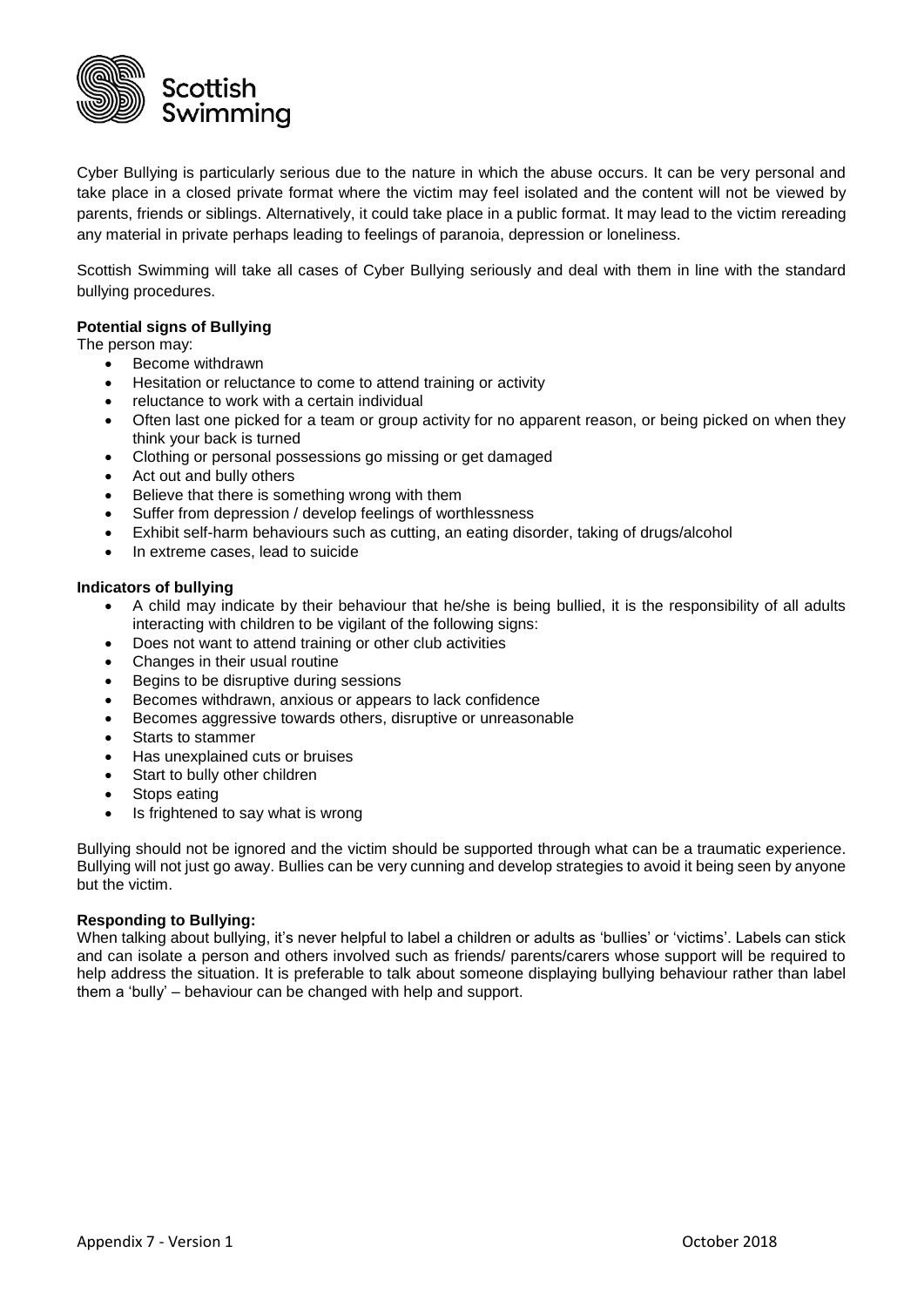

# **How should bullying be dealt with?**

Scottish Swimming encourages all children and adults to report any suspected instances of bullying to one of the club coaches/helpers or to the club Wellbeing & Protection Officer. Children in particular need to be assured not to keep worries to themselves, but to tell their parent and/or coach. The club should ensure that all instances of bullying are taken very seriously and will be investigated thoroughly.

- Listen carefully
- Discuss the potential courses of action with the child, young person or adult
- Record the information on an Incident / Wellbeing Child Protection Form.
- Report bullying incidents to the Club Wellbeing & Protection Officer or a member of the committee
- In cases of serious bullying, the incidents will be referred to the Scottish Swimming Safeguarding Officer for advice. The individual should be made aware of this course of action
- Where appropriate parents/carers should be informed and asked to attend a meeting to discuss the problem with the swimmer present
- Where appropriate and the bullied swimmer consents, police may be consulted
- The bullying behaviour must be investigated and the bullying stopped quickly
- An attempt will be made to help the bully (bullies) change their behaviour
- If mediation fails and the bullying is seen to continue the club will initiate disciplinary action under the club constitution, or where appropriate under Scottish Swimming Disciplinary Procedures

Remember: Adults have a right to self-determination and must consent to any actions you take

### **Management of bullying**

In order to prevent, reduce and respond effectively to bullying behaviour Scottish Swimming encourages all clubs to implement this policy through:

- Respecting the rights of the person reporting bullying is paramount
- Working together to develop positive relationships amongst club members (children and adults that are mutually respectful, responsible and trusting; and promote their emotional health and wellbeing.
- Training, supporting and supervising parents, coaches and volunteers to adopt best practice to prevent, reduce and respond to bullying.
- Addressing the needs of those who are bullied as well as those who bully within a framework of respect, responsibility, resolution and support.
- Responding to any concerns raised either in the experiences of the child/adult of poor practice/misconduct or abuse caused by an other's bullying behaviour
- Highlighting bullying based on prejudice and perceived differences, to ensure our practices are effective in dealing with these issues
- Regularly monitoring and evaluating the implementation of this policy and guidelines and include children's & adults views in this process
- It is essential that all committee members, coaches, volunteer, parents and children are aware of this policy.

#### **Review**

This Policy and guidelines will be regularly reviewed:

- In accordance with changes in guidance on anti-bullying or following any changes within Scottish Swimming.
- Following any issue or concern raised about bullying within Scottish Swimming.
- In all other circumstances, at least every three years.